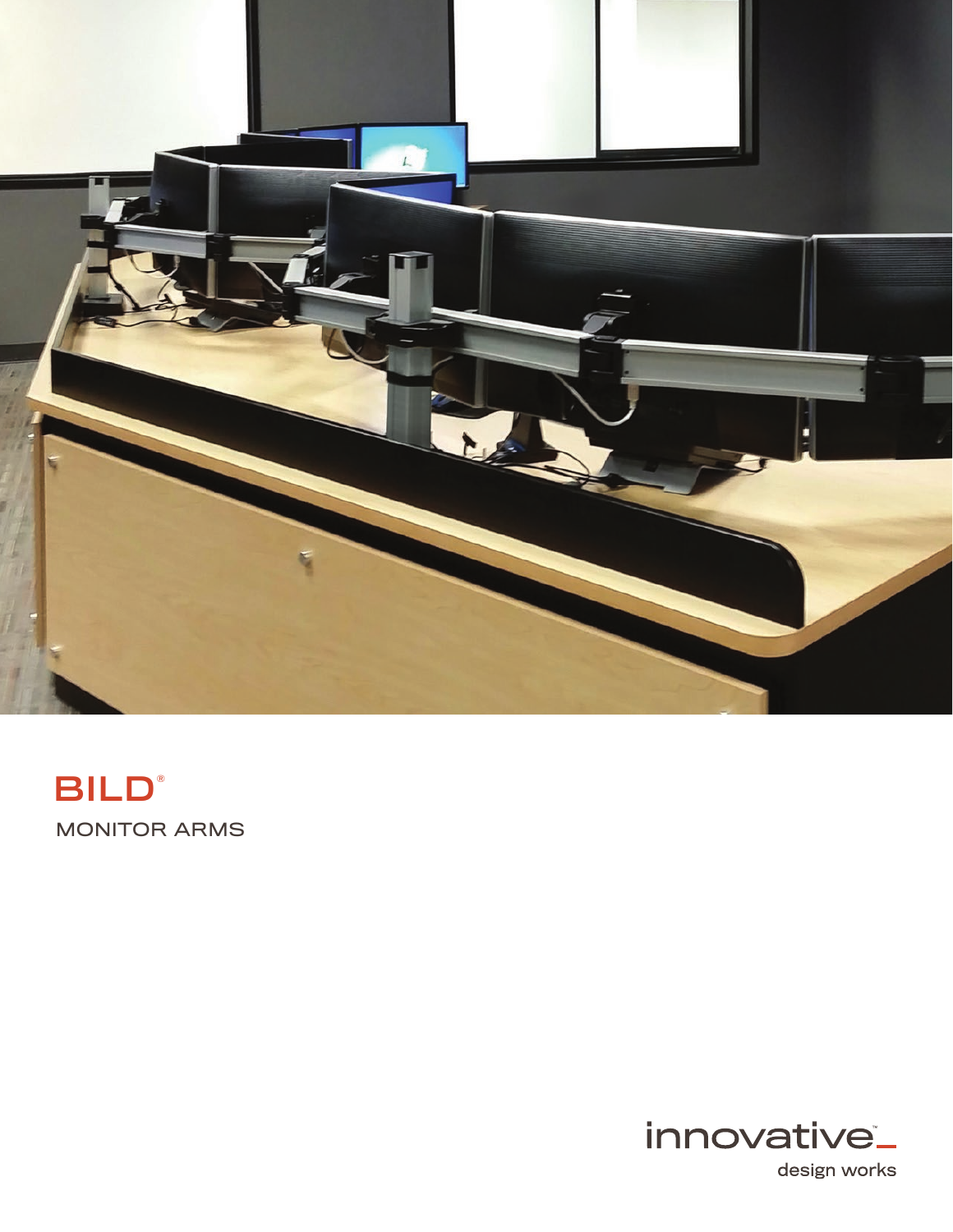## ENDLESS POSSIBILITIES.

Bild is a highly configurable solution for multi-monitor applications. Configure your Bild – quickly and easily go from 2 to 16 plus monitors – all without wasting parts. Our Bild multi-monitor mount is an easily adjustable monitor mount solution offering an endless number of configurations for installing multiple monitors.





- Robust: Bild offers a robust, solid construction with a clean design aesthetic.
- Controlled: Monitor mount pivot points loosen and tighten to the desired rigidity using the tools included. Stored in the beam end cap, they are never out of reach.
- Adjustable: This multi-monitor mount takes the work out of adjusting and replacing monitors. Simply attach, adjust, and remove all at the face of the beam. No need to slide monitors to remove.
- Organized: Cleans up the workspace with cable clips in the column and beam that keeps cables organized and out of the way.
- Compatible: VESA-monitor compatible 75mm & 100mm VESA adapter(s) included.





Create your angle **Quick, easy** Cable management

monitor install



Finishes

**SPECIFICATIONS** 

Silver 124 Vista Black Mount: Desk Edge

See page 3-4 for additional specs

### WARRANTY

10 years

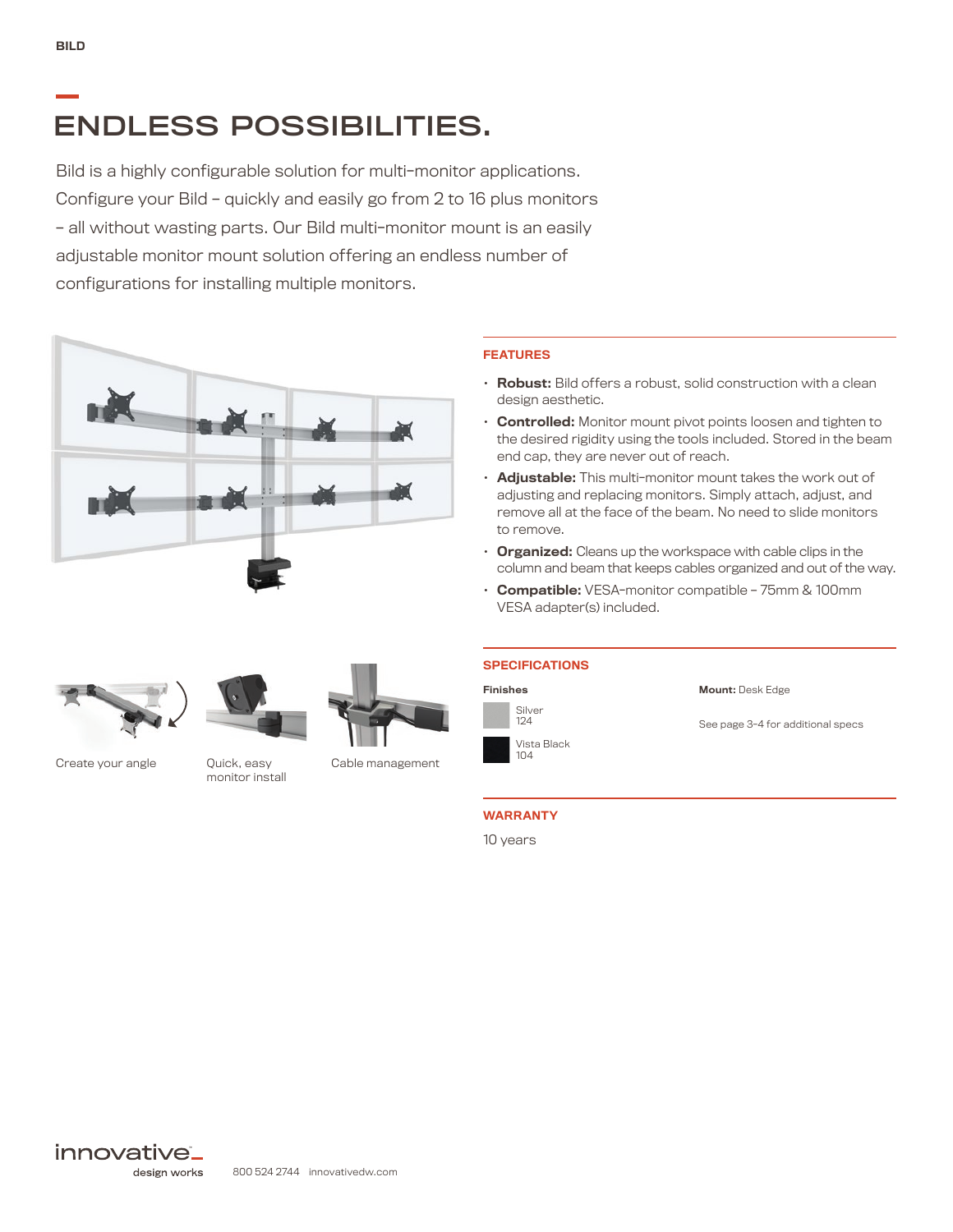#### TOP BILD MODELS



BILD DUAL Screen Size: Up to 30" Weight Capacity: Up to 30 lbs. Part Number: BILD-2-CM-\_\_\_



BILD TRIPLE Screen Size: Up to 24" Weight Capacity: Up to 30 lbs. per monitor Part Number: BILD-3-CM-\_\_\_



BILD QUAD Screen Size: Up to 24" Monitor Weight: Up to 35 lbs. per monitor Part Number: BILD-4-CM-\_\_\_



BILD TWO OVER TWO Screen Size: Up to 30" Weight Capacity: Up to 30 lbs. per monitor Part Number: BILD-2/2-CM-\_\_\_



BILD THREE OVER THREE Screen Size: Up to 24" Weight Capacity: Up to 30 lbs. per monitor Part Number: BILD-3/3-CM-\_\_\_



BILD FOUR OVER FOUR Screen Size: Up to 24" Monitor Weight: Up to 30 lbs. per monitor Part Number: BILD-4/4-CM-\_\_\_